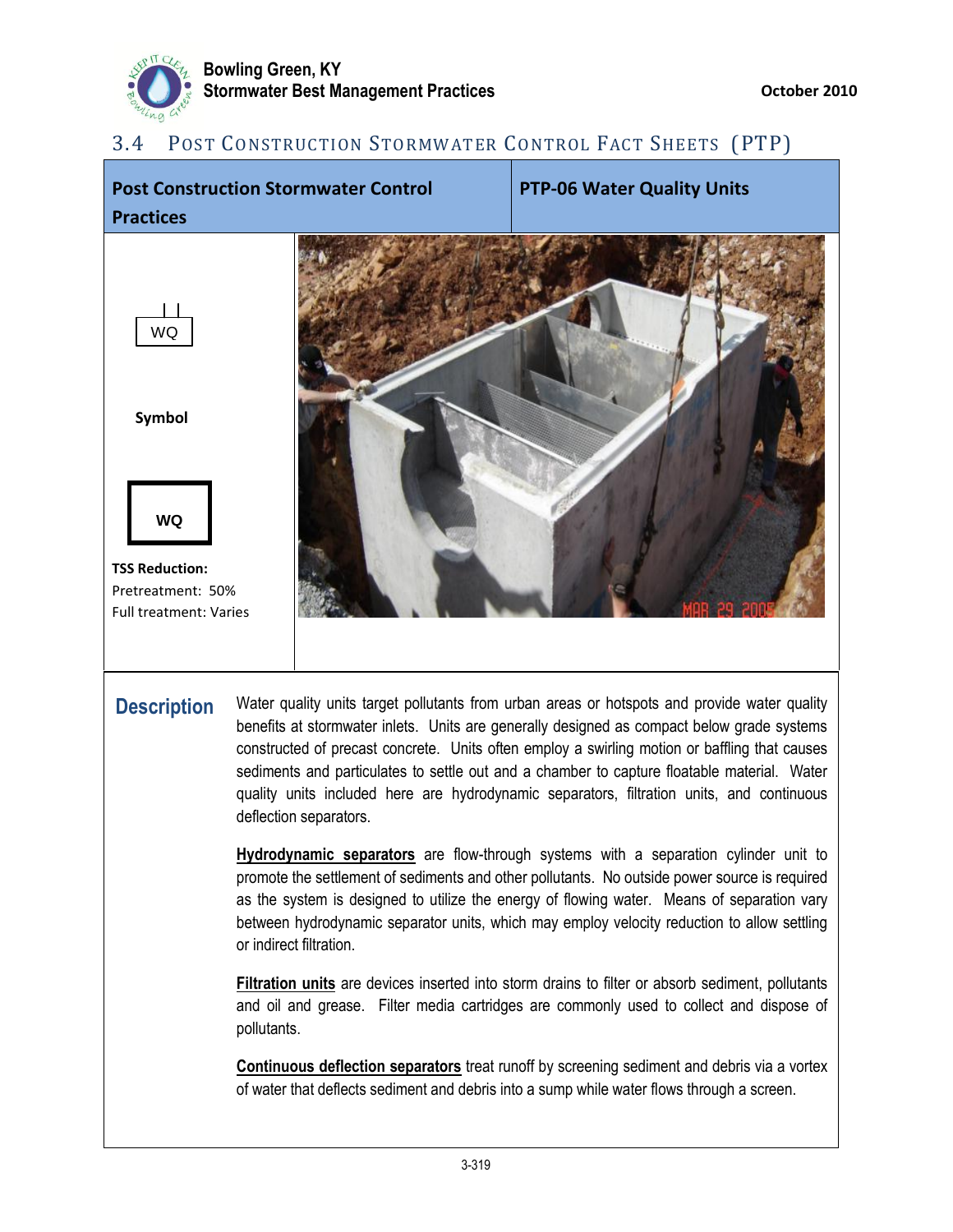

**Applications** Water quality units work well in areas targeting floatables, grass solids, oils and grease. Water quality units are most suitable for highly impervious sites. Because of their limited removal ability of soluble pollutants and fine particles, these devices should be used as a pretreatment device, and should not act as a stand-alone practice for new development. However, when space is limited, water quality units are ideal for retrofit applications. Site types may include automotive lots, parking lots, roadways, road salt storage facilities, hazardous substance facilities and rooftop runoff.

Water quality units are typically suitable for the following applications:

- $\triangleright$  Impervious area runoff
- $\triangleright$  Retrofit applications
- $\triangleright$  In conjunction with other stormwater BMPs

## **Target Pollutants**

Target pollutants and removal effectiveness may vary widely between the unit type and manufacturer. If available, independent data should be used to consider a water quality unit brand or manufacturer. Independent studies suggest that water quality units primarily target litter and debris with limited pollutant removal capacity, particularly for fine particles and soluble pollutants. Target pollutant information for this fact sheet was based on data from the Environmental Protection Agency's fact sheet, *Manufactured Products for Stormwater Inlets*, referencing S.S. Greb and R. Waschbusch's study, "Evaluation of Stormceptor® and multi-chamber treatment train as urban retrofit strategies", 1998. This study investigated 45 precipitation events over a 9-month period and calculated percent removal rates to reflect overall efficiency, accounting for pollutants in bypassed flows.

## **Hydrodynamic Separators**

**Design Components**

Hydrodynamic separators are generally considered flow-through devices that promote settling or separation to remove sediment and other pollutants by a swirling action. These structures do not require outside power sources, and become effective through the energy of flowing stormwater. These units are typically placed beneath parking lots or streets, and are directly connected to impervious areas.

## **Filtration Units**

Filtration units employ some type of filter media that collects stormwater pollutants as water flows through the structure. The filter media must be regularly replaced to allow pollutant removal to continue effectively.

## **Continuous Deflection**

The sizing and design for water quality units should be based on the manufacturer's product specifications. Units are generally designed according to the peak flow rate for a given design storm event at the inlet. Units may have features designed to reduce the velocity of the stormwater flow entering the unit, which increases the capacity of sediment removal of the system.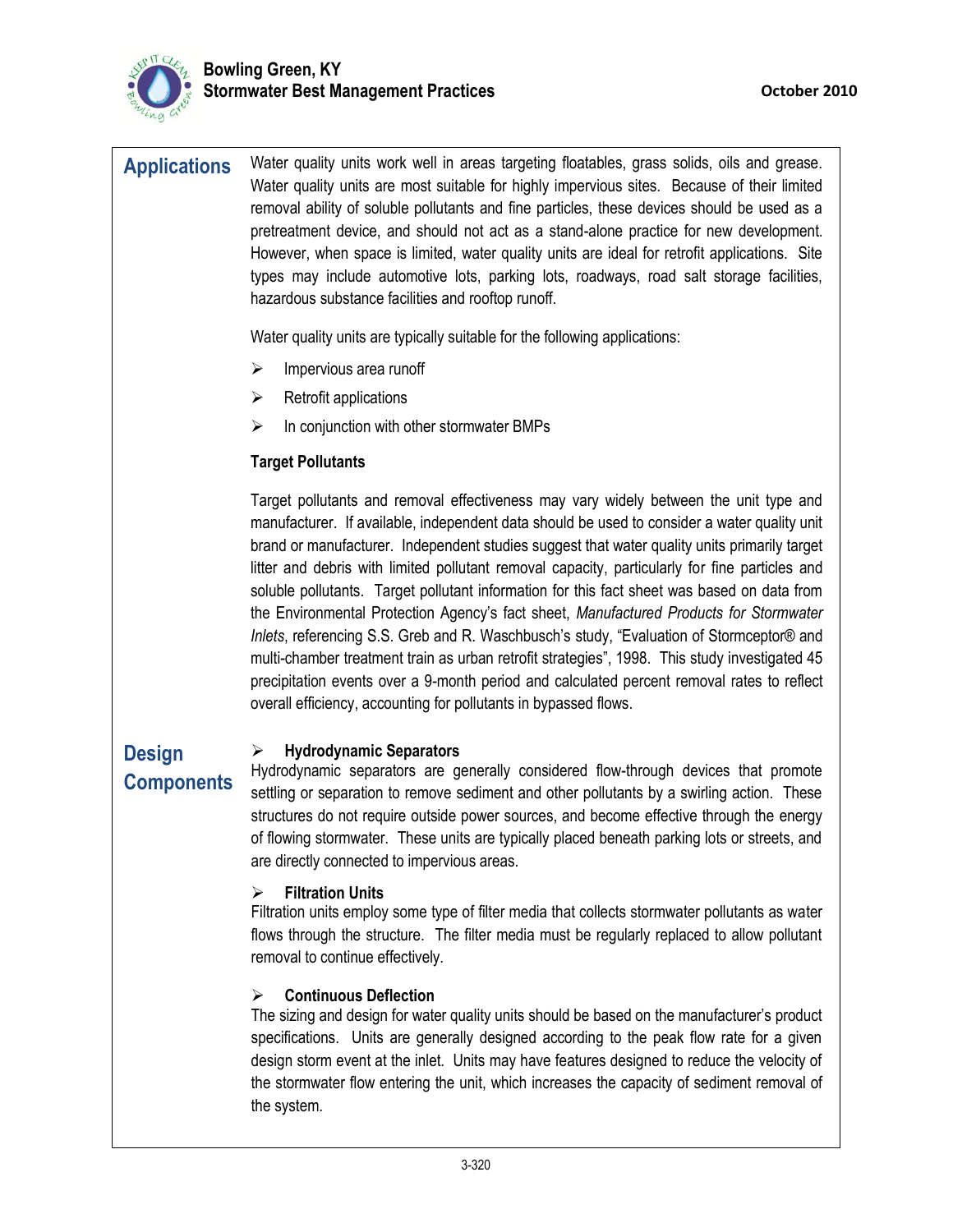

**Maintenance** Maintenance instruction should be obtained from the manufacturer to maintain the pollutant removal effectiveness of water quality units. Water quality units are reliable and relatively low maintenance systems due to their design with no moving parts. Maintenance is primarily needed to clean the system of debris and pollutants to keep it working properly. When not properly maintained, water quality units have a high failure rate.

> Maintenance and inspections should be conducted regularly after storm events to ensure the long term functionality of the system. By inspecting the unit before and after a significant rain event, the amount and the types of materials being captured can be monitored. This practice can aid in scheduling maintenance based on physical observation and attention to rainfall frequency. Consideration should also be placed on droughts or dry periods, where accumulation of pollutants can build up and create large amounts of floatables, debris, sediment, oils, hydrocarbons, and other pollutants during first-flush events.

Access to manholes should be clear and unobstructed to allow maintenance to the unit.

#### **Semi-Annual Inspection**

 $\triangleright$  Inspect unit for sediment buildup and structural damage

#### **Routine Maintenance**

- Remove sediment and debris from unit via vacuum truck, sump vac or other means.
- Increase maintenance schedule to remove debris during heavy leaf fall or other seasonal accumulation of trash or debris.
- Inspect after significant rainfall events to see if maintenance is needed.